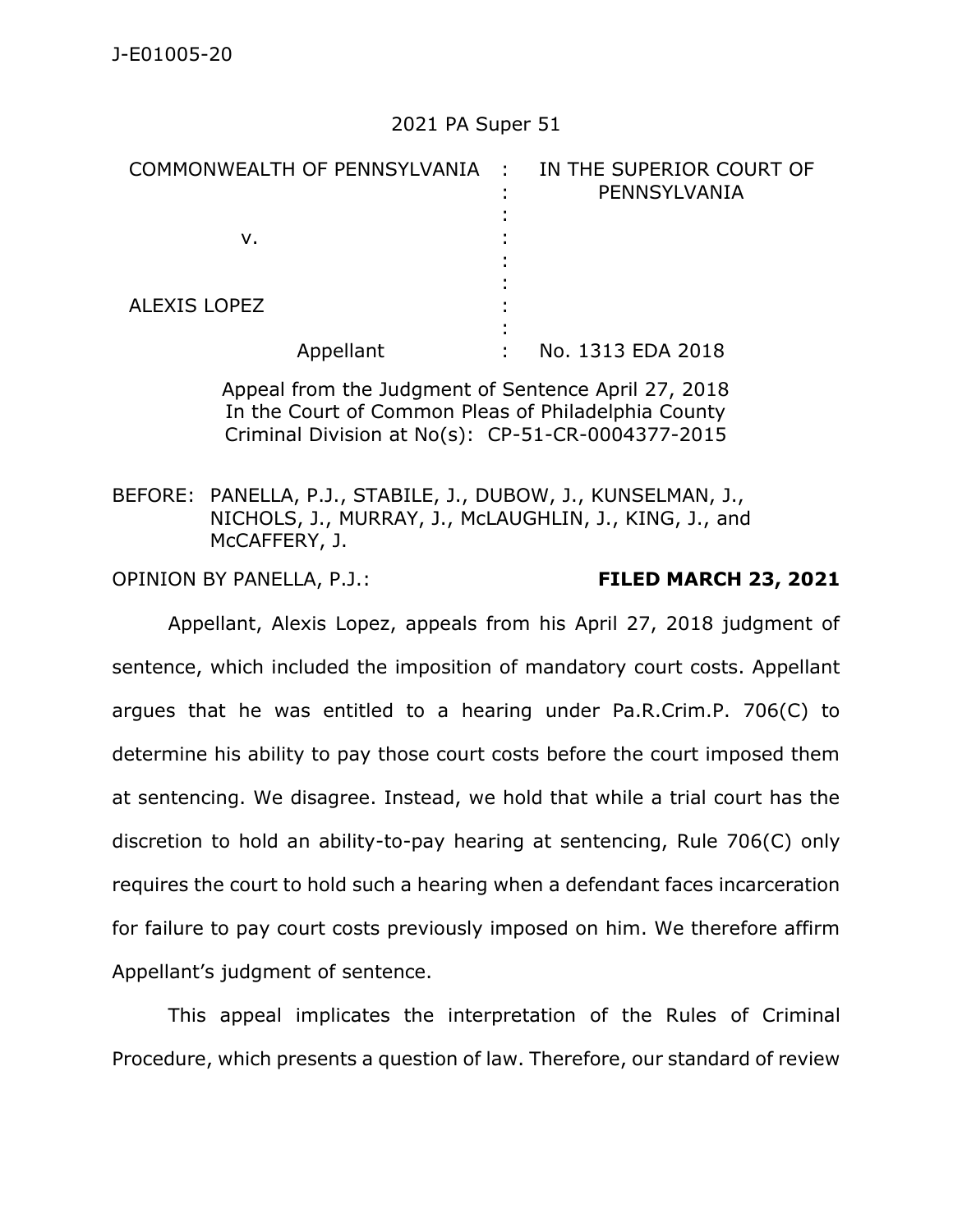is *de novo*, and our scope of review is plenary*. See Commonwealth v. Dowling*, 959 A.2d 910, 913 (Pa. 2008).

The judgment of sentence underlying this appeal was entered following the revocation of Appellant's probation. Appellant originally pled guilty to one count of possession with intent to deliver a controlled substance. The trial court sentenced Appellant to 11½ to 23 months' incarceration, to be followed by three years of probation. On December 30, 2015, the trial court granted Appellant parole.

Appellant serially violated his parole. At Appellant's last probation and parole violation hearing on January 18, 2018, the court found Appellant in technical violation of his probation and revoked it. The court deferred resentencing and scheduled a resentencing hearing that was eventually held on April 27, 2018.

Prior to that resentencing hearing, Appellant filed a Motion for Abilityto-Pay Hearing at Sentencing to Waive Costs, in which he argued that the trial court was required to hold a hearing on his ability to pay before the court could impose mandatory court costs. Specifically, in the motion, Appellant maintained that Rule 706(C), along with Sections 9721(c.1) and 9728(b.2) of the Sentencing Code, mandated that the court hold an ability-to-pay hearing before imposing court costs at sentencing. *See* Pa.R.A.P. 706(C); 42 Pa.C.S.A. §§ 9721(c.1), 9728(b.2).

The trial court heard arguments on the legal issues raised by Appellant's Motion for Ability-to-Pay Hearing at the resentencing hearing on April 27,

- 2 -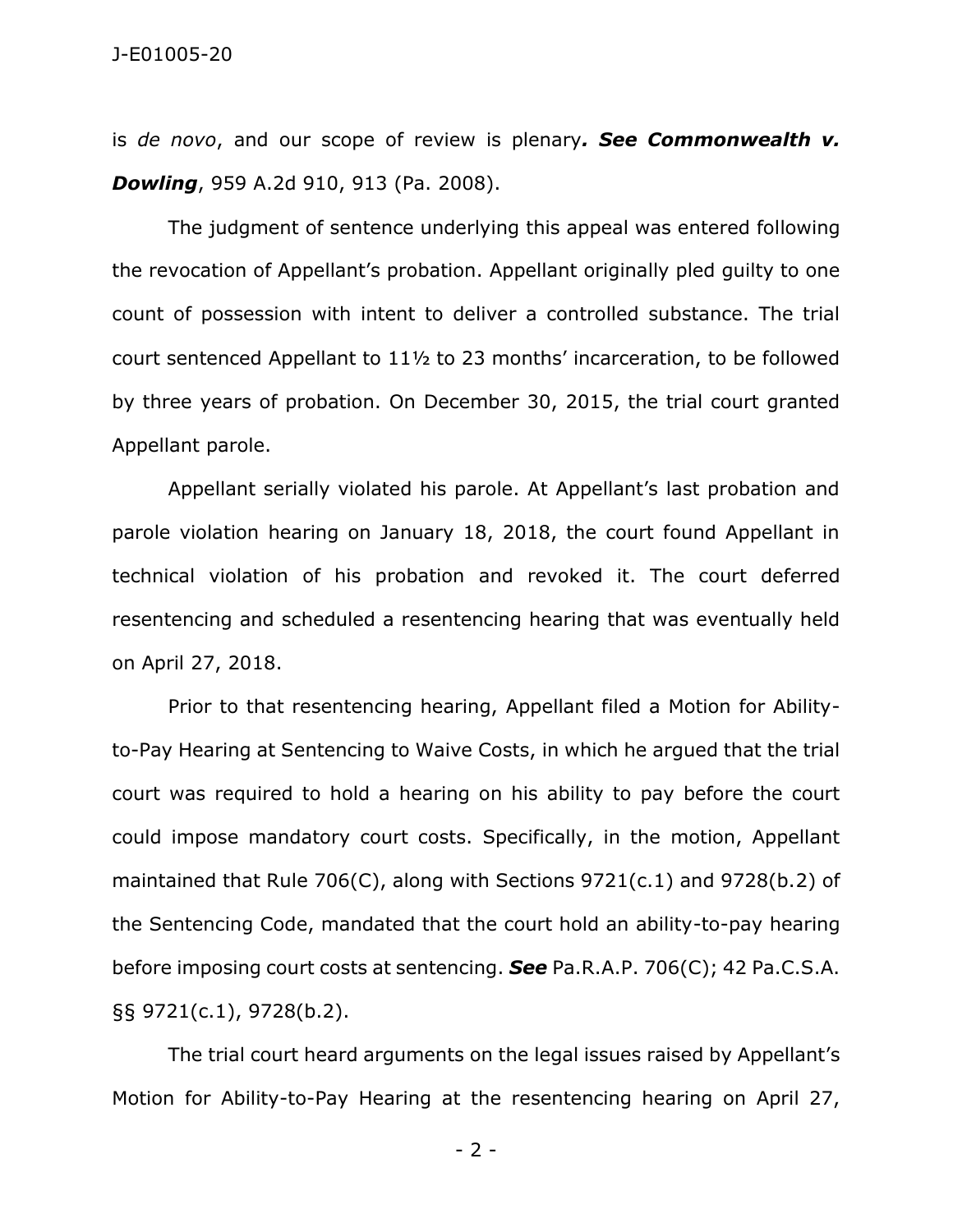## J-E01005-20

2018. Following the arguments, the court denied the motion, stating that it was not going to "start a court-wide practice of not imposing costs without having a hearing" when it was not required to do so by "current Superior Court law." N.T., 4/27/18, at 19. The court also denied the oral request Appellant made at the hearing to waive his probation supervision fees.

The court then resentenced Appellant to six to 23 months' incarceration, with immediate parole, to be followed by two years of probation. It also imposed \$1695.94 in mandatory court costs.

Appellant filed a notice of appeal and subsequently complied with the court's directive to file a Pa.R.A.P. 1925(b) statement of errors complained of on appeal. In response, the court issued a Pa.R.A.P. 1925(a) opinion. In the opinion, the court first explained that it had denied Appellant's Motion for Ability-to-Pay Hearing because it was simply not required to hold such a hearing prior to imposing court costs under the clear dictates of this Court's decision in *Commonwealth v. Childs*, 63 A.3d 323, 326 (Pa. Super. 2013) (holding that Rule 706 only requires a trial court to hold an ability-to-pay hearing when a defendant risks incarceration for failing to pay court costs). The court also explained that it had denied Appellant's oral motion to waive probation supervision fees because of the Philadelphia Court of Common Pleas' informal policy not to waive supervision fees unless that waiver was requested by the Probation Department. The court noted that such a policy was also consistent with *Childs*.

- 3 -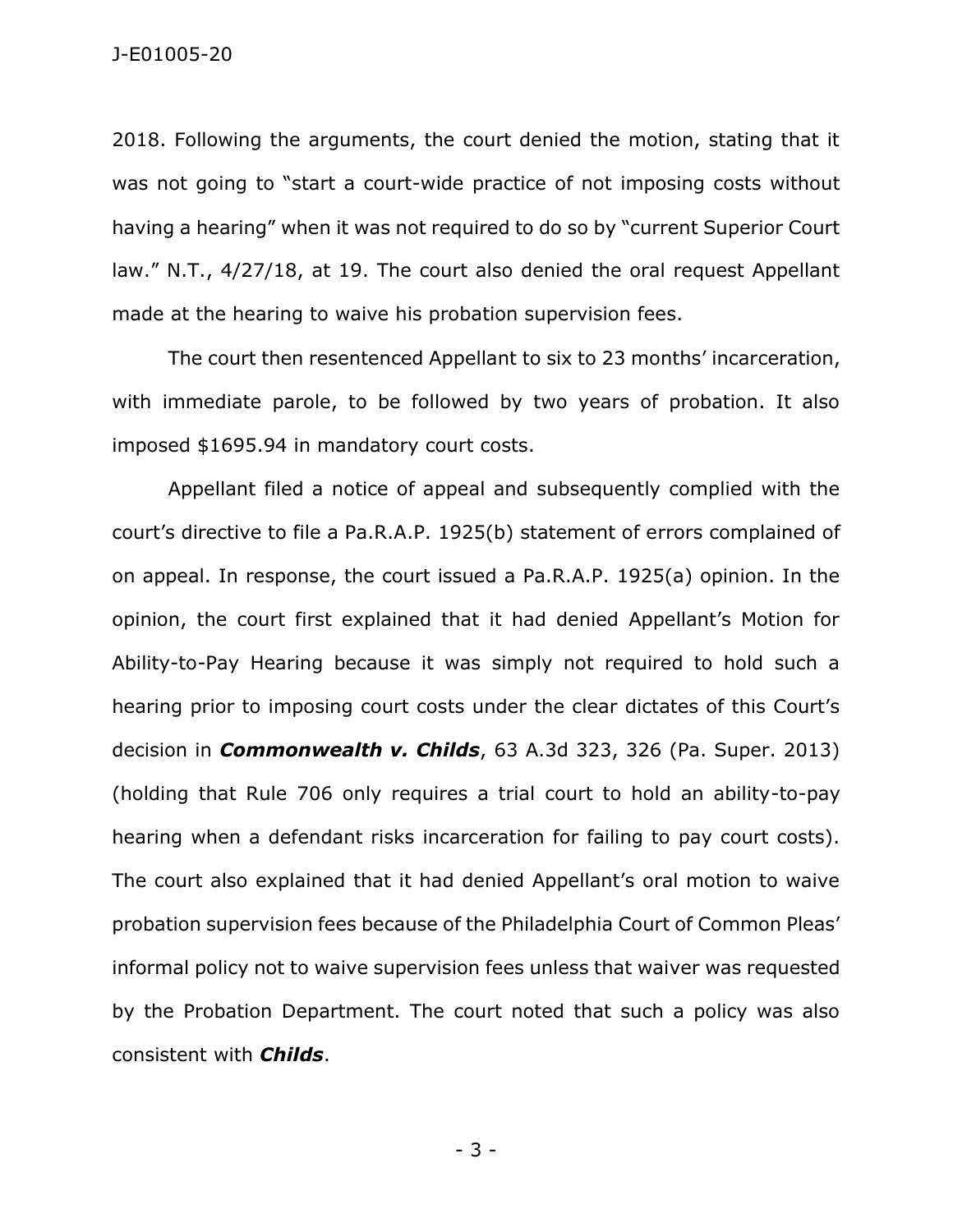In his appeal, Appellant first argues that the court erred by denying his Motion for Ability-to-Pay Hearing because Section C of Rule 706 obliges a sentencing court to conduct an ability-to-pay hearing before imposing court costs on a defendant at sentencing. Specifically, Appellant argues that "[w]hile other sections of [Rule 706] provide for the procedures in case of a subsequent default, Section C … unambiguously requires that a court consider a defendant's ability to pay when it imposes costs." Appellant's Brief at 6, 8 (capitalization of certain words omitted). We do not agree with Appellant that Section C can be read in isolation from the rest of Rule 706. As a result, we conclude that Rule 706 does not impose a requirement that a court hold an ability-to-pay hearing before imposing court costs on the defendant at sentencing.

Rule 706, as with all Rules of Criminal Procedure, is to be construed in accordance with the rules of statutory construction to the extent possible. *See* Pa.R.Crim.P. 101(c). Our Supreme Court has made clear that all sections of a statute must be read together and in conjunction with each other and must be construed with reference to the entire statute. *See Trust Under Agreement of Taylor*, 164 A.3d 1147, 1155 (Pa. 2017). As this mandate applies equally to Rule 706, and all of its sections, it is critical to look at the Rule in its entirety. To that end, Rule 706 provides:

 (A) A court shall not commit the defendant to prison for failure to pay a fine or costs unless it appears after hearing that the defendant is financially able to pay the fine or costs.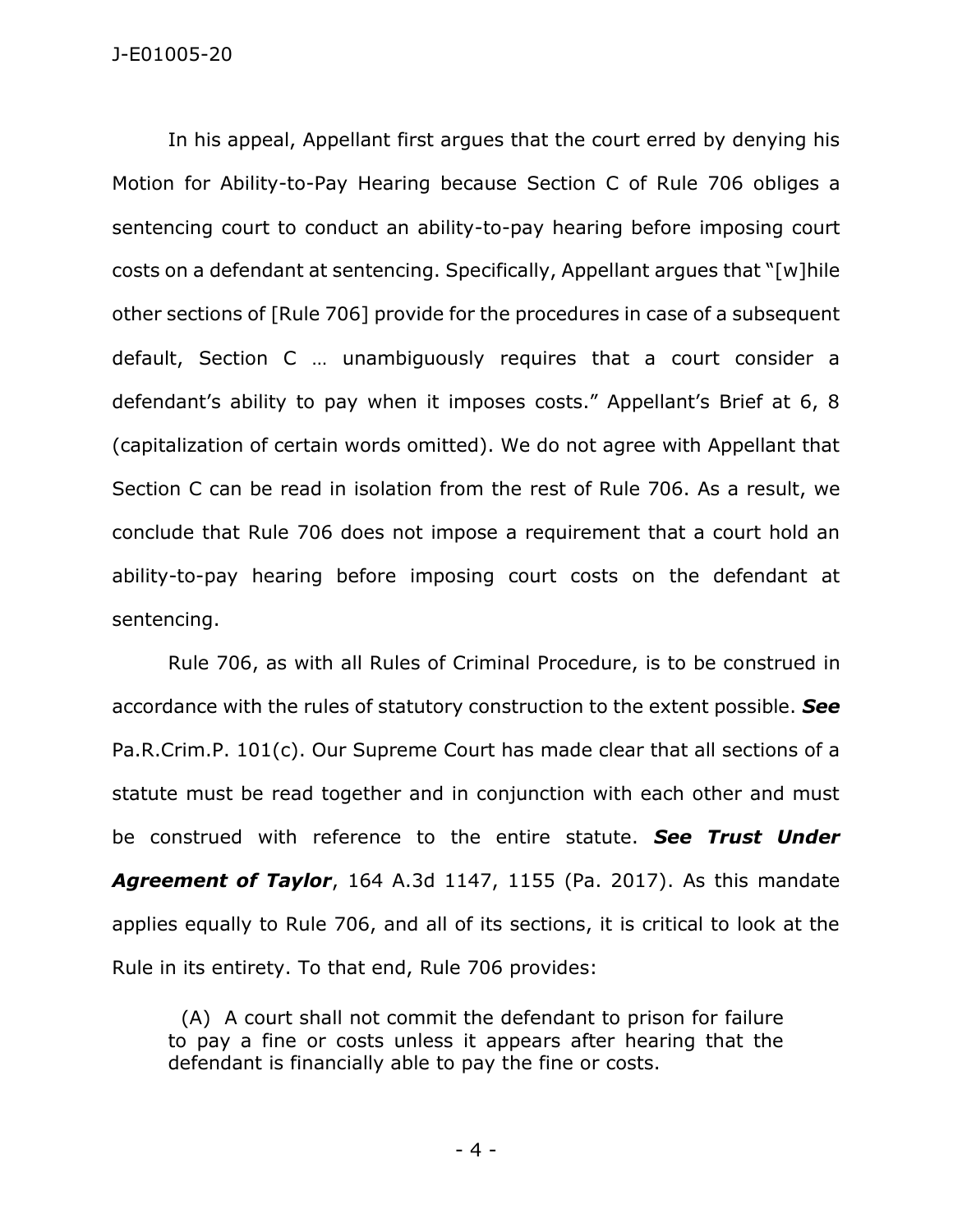(B) When the court determines, after hearing, that the defendant is without the financial means to pay the fine or costs immediately or in a single remittance, the court may provide for payment of the fines or costs in such installments and over such period of time as it deems to be just and practicable, taking into account the financial resources of the defendant and the nature of the burden its payments will impose, as set forth in paragraph (D) below.

 (C) The court, in determining the amount and method of payment of a fine or costs shall, insofar as is just and practicable, consider the burden upon the defendant by reason of the defendant's financial means, including the defendant's ability to make restitution or reparations.

 (D) In cases in which the court has ordered payment of a fine or costs in installments, the defendant may request a rehearing on the payment schedule when the defendant is in default of a payment or when the defendant advises the court that such default is imminent. At such hearing, the burden shall be on the defendant to prove that his or her financial condition has deteriorated to the extent that the defendant is without the means to meet the payment schedule. Thereupon the court may extend or accelerate the payment schedule or leave it unaltered, as the court finds to be just and practicable under the circumstances of record. When there has been default and the court finds the defendant is not indigent, the court may impose imprisonment as provided by law for nonpayment.

Pa.R.Crim.P. 706.

When the sections of Rule 706 are read sequentially and as a whole, as the rules of statutory construction direct, it becomes clear that Section C only requires a trial court to determine a defendant's ability to pay at a hearing that occurs prior to incarceration, as referenced in Sections A and B. To be sure, this Court reached this very conclusion in *Commonwealth v. Ciptak*, 657 A.2d 1296 (Pa. Super. 1995), *reversed on other grounds*, 665 A.2d 1161 (Pa. 1995). There, in rejecting the defendant's claim that Pa.R.Crim.P.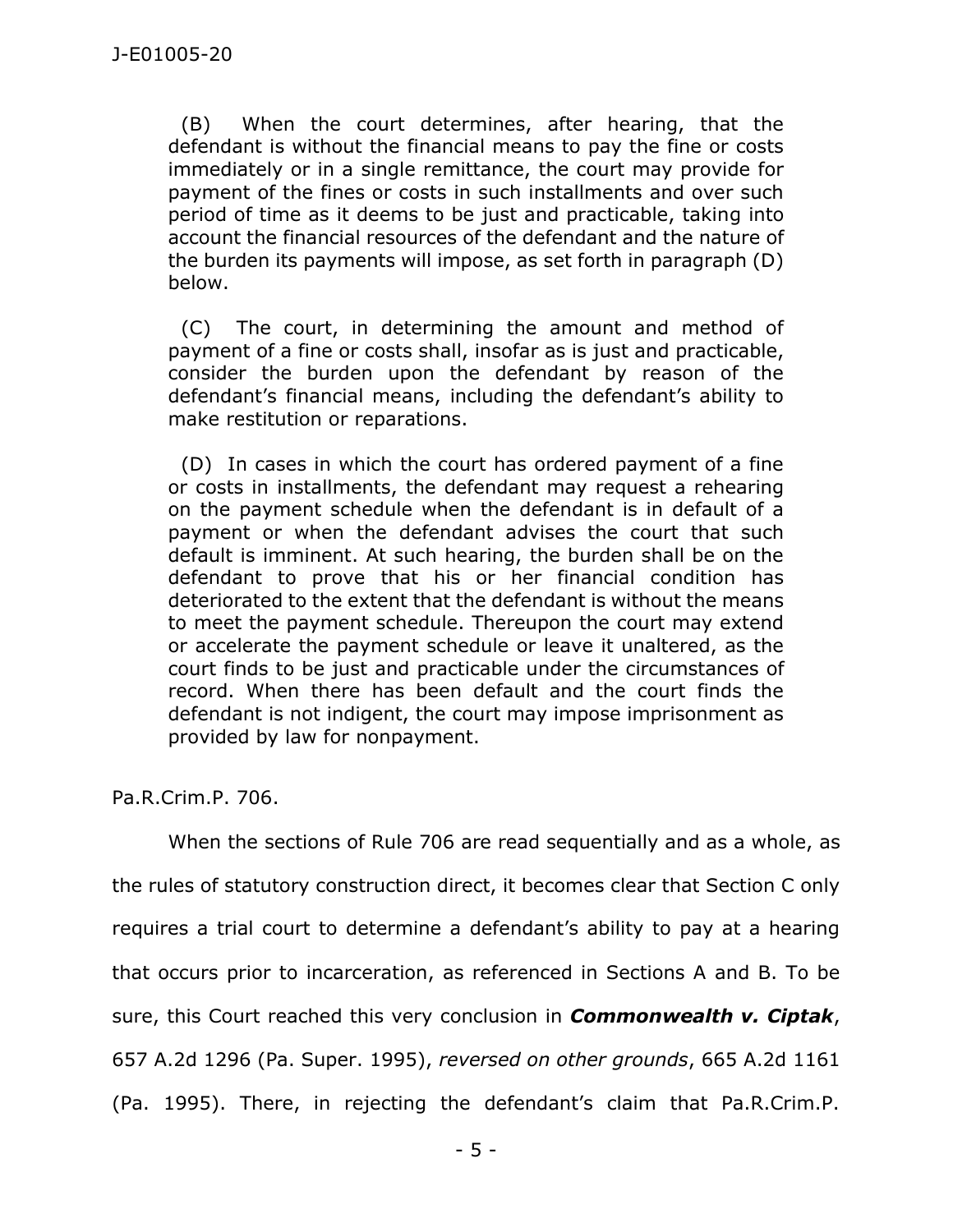1407(c), the predecessor to Rule  $706<sub>1</sub><sup>1</sup>$  required the sentencing court to determine his ability to pay prior to imposing costs at sentencing, our Court explained:

**[T]he rules of statutory construction indicate that Pa.R.Crim.P. 1407 deals in its entirety with a defendant's default from payment of a fine or the costs of prosecution**. Rule 1407(a) … precludes a court from imprisoning a defendant for failure to pay a fine or costs unless, following a hearing, the court determines that the defendant is capable of paying the sums due. In part (b), the [Rule] goes on to outline the forms of relief that the court may provide where it determines that the defendant lacks the financial means to pay the sums due, immediately or in a single remittance. The final provision of the [Rule], part (d), outlines the steps to be taken after the court has granted the defendant relief in the form of an installment payment plan if the defendant finds himself again in default or believes that default is imminent.

As the provisions of the [Rule] which precede and follow Pa.R.Crim.P. 1407(c) set forth [the] procedure regarding default on payment of costs or fines, we can only conclude that Pa.R.Crim.P. 1407(c) addresses the standard which the court must use in reviewing the defendant's default.

*Id*. at 1297-98 (emphasis added). As the *Ciptak* Court made clear, Section

C, when read in context with its surrounding sections, only requires a court to

determine a defendant's ability to pay before incarceration for delinquency,

not before the imposition of all financial obligations at sentencing.

\_\_\_\_\_\_\_\_\_\_\_\_\_\_\_\_\_\_\_\_\_\_\_\_\_\_\_\_\_\_\_\_\_\_\_\_\_\_\_\_\_\_\_\_

<sup>&</sup>lt;sup>1</sup> Pa.R.Crim.P. 1407 was renumbered as Pa.R.Crim.P. 706 in 2000. Former Rule 1407 was identical to current Rule 706 in all material respects. *See Commonwealth v. Rosser*, 407 A.2d 857, 859 n.6 (Pa. Super. 1979) (quoting former Rule 1407).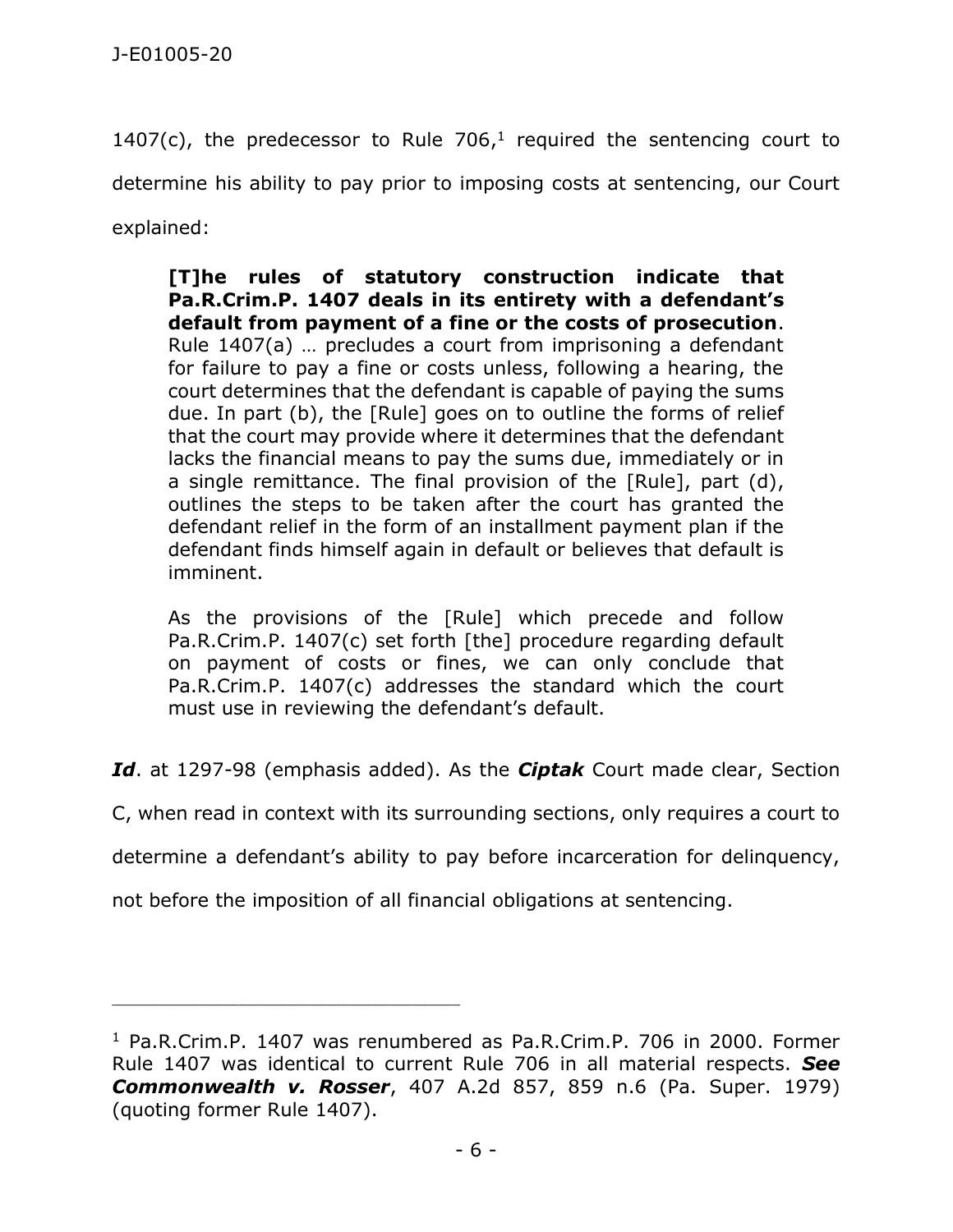Appellant asserts that our Supreme Court overruled our Court's interpretation of Rule 1407 in *Ciptak* on appeal. However, the defendant in *Ciptak* raised two related, but distinct arguments. Like here, he first argued that the trial court erred by imposing costs on him without first holding a presentence ability-to-pay hearing. Importantly, though, he also argued that trial counsel had been ineffective for failing to object and preserve that issue. In a *per curiam* order reversing this Court's order, the Supreme Court first held that appellate counsel was improperly alleging what was in effect his own ineffectiveness because he and trial counsel were from the same public defender's office. *See Ciptak*, 665 A.2d at 1161-62.

In determining whether the appointment of new counsel was necessary, the Court observed that the record did not reveal trial counsel's thought processes on the issue of costs. As a result, the Court remanded for an evidentiary hearing to resolve the ineffectiveness claim. *See id.* at 1162. The Court did not, contrary to Appellant's claim, overrule this Court's interpretation of Rule 1407.

We also note that the Supreme Court had the opportunity to explicitly repudiate the interpretation of Rule 1407 by our Court in *Ciptak* when renumbering Rule 1407 as Rule 706 and it did not do so. Instead, it left the Rule materially unchanged without any reference to the issue raised in *Ciptak*. Our Supreme Court, in fact, recently indicated its *agreement* with *Ciptak*'s interpretation:

- 7 -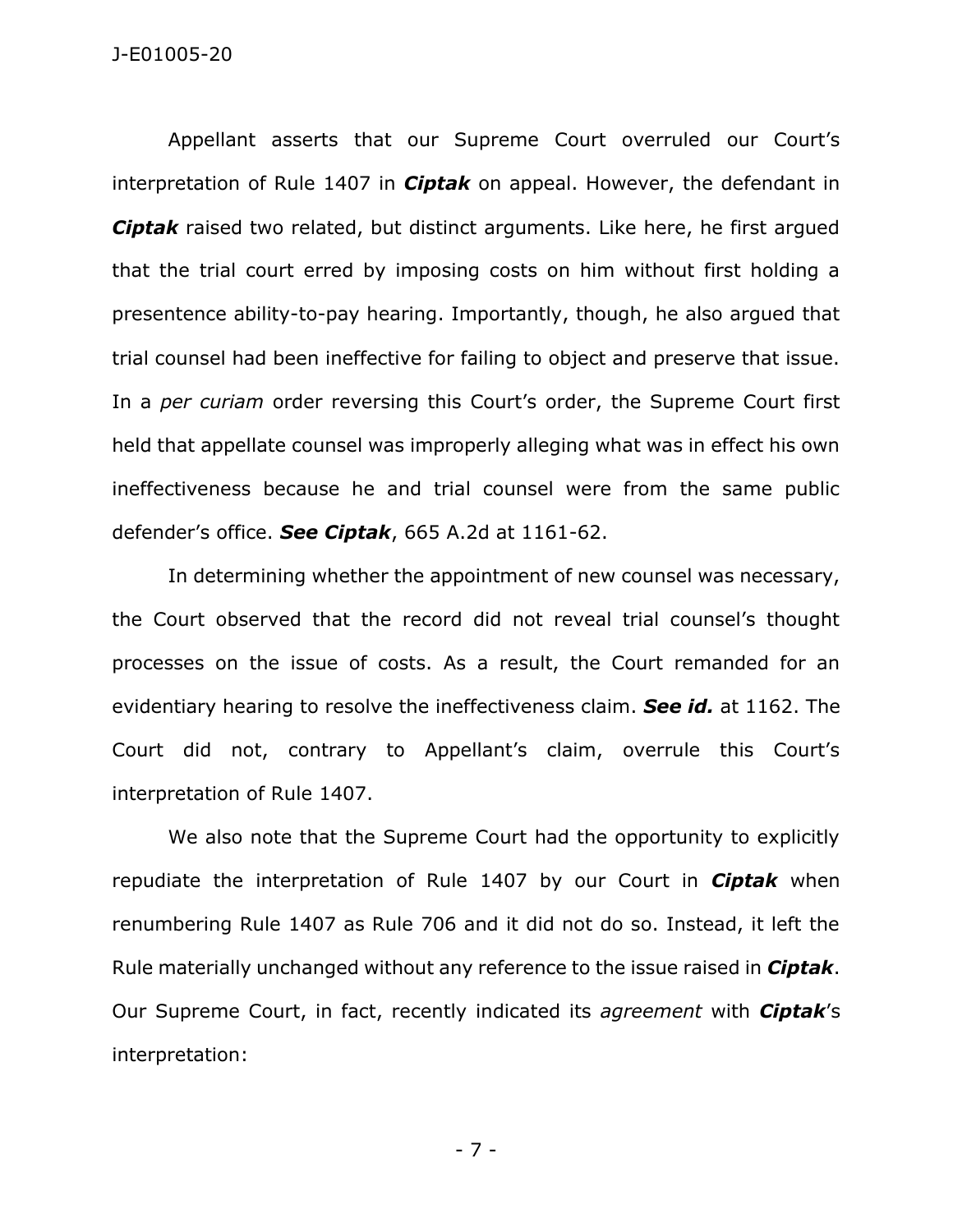Although a *presentence* ability-to-pay hearing is not required when costs alone are imposed, our Rules of Criminal Procedure provide that a defendant cannot be committed to prison for failure to pay a fine or costs unless the court first determines that he or she has the financial means to pay.

*Commonwealth v. Ford*, 217 A.3d 824, 827 n. 6 (Pa. 2019) (emphasis in

original).

In support of his argument advocating for the exact opposite conclusion

here, Appellant also points to Sections 9721(c.1) and 9728(b.2) of the

Sentencing Code. Section 9721(c.1) provides:

**(c.1) Mandatory Payment of Costs.**--Notwithstanding the provisions of Section 9728 (relating to collection of restitution, reparation, fees, costs, fines and penalties) or any provision of the law to the contrary, in addition to the alternatives set forth in subsection (a), the court shall order the defendant to pay costs. In the event the court fails to issue an order for costs pursuant to section 9728, costs shall be imposed upon the defendant under this section. No court order shall be necessary for the defendant to incur liability for costs under this section. The provisions of this subsection do not alter the court's discretion under Pa.R.Crim.P. No. 706(C) (relating to fines or costs).

42 Pa.C.S.A. § 9721(c.1). Section 9728(b.2), which not only shares the same

title as Section 9721(c.1) but specifically references that Section, provides:

**(b.2) Mandatory Payment of Costs.**--Notwithstanding any provision of law to the contrary, in the event the court fails to issue an order under subsection(a) imposing costs upon the defendant, the defendant shall nevertheless be liable for costs, as provided in section 9721(c.1), unless the court determines otherwise pursuant to Pa.R.Crim.P No. 706(C) (relating to fines or costs). The absence of a court order shall not affect the applicability of the provisions of this section.

42 Pa.C.S.A. § 9728(b.2).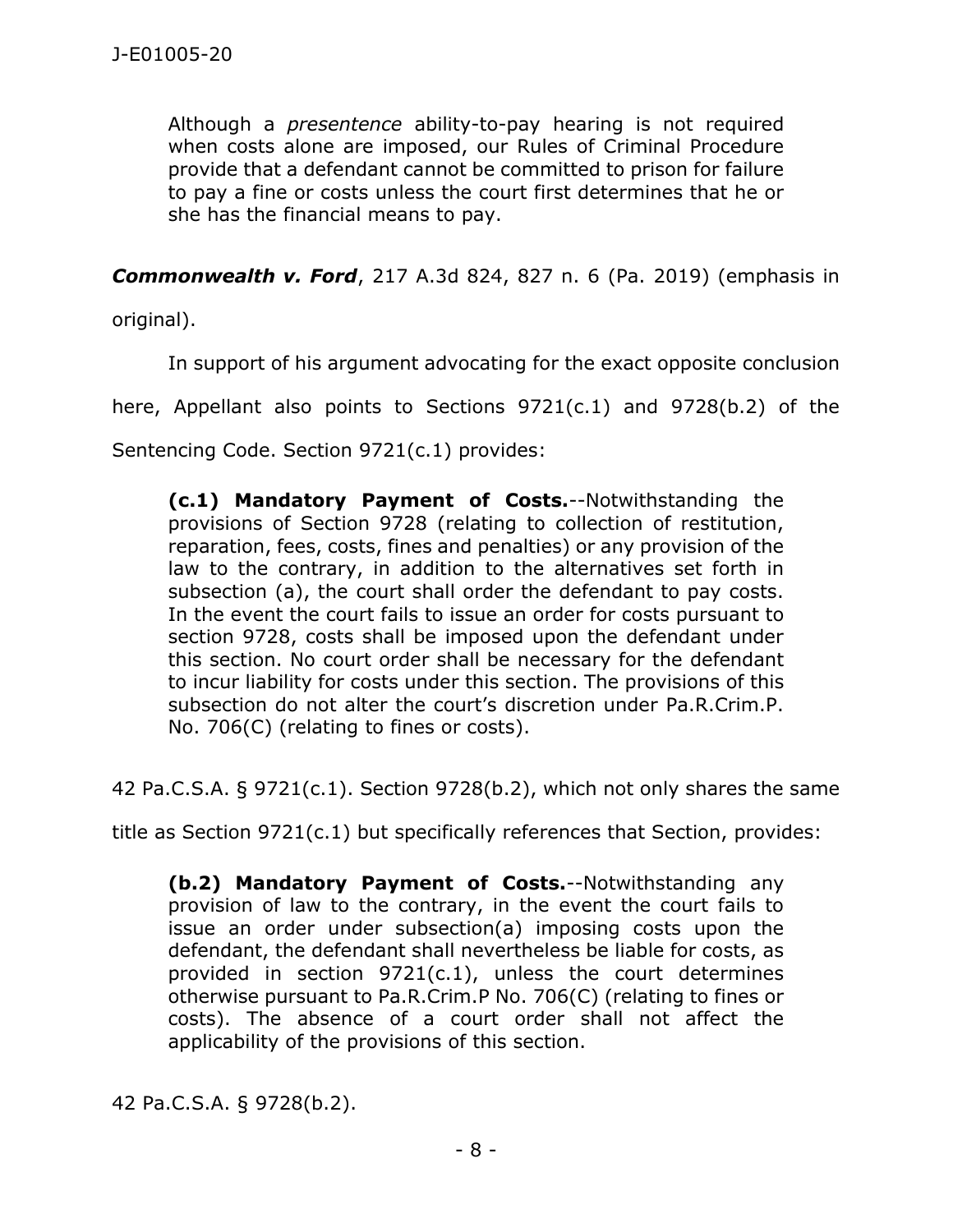The clear import of both of these statutes is to make it mandatory for a defendant to pay the costs of prosecution, even in the absence of a court order imposing those costs. While Appellant is correct that both statutes reference Rule 706(C), such a reference in no way places an affirmative duty on a sentencing court to hold an ability-to-pay hearing prior to imposing mandatory costs upon a defendant. Rather, when read in the context of the mandate to impose costs, those references merely make it clear that even though the imposition of court costs upon a defendant is mandatory, the defendant remains entitled to an ability-to-pay hearing before being imprisoned for defaulting on those mandatory costs.

This interpretation, as well as the reading of Rule 706 to only require an ability-to-pay hearing when a defendant faces imprisonment for failure to pay costs, most closely aligns with the case that is cited by the Comment to Rule 706 as a general reference point for the Rule. In that case*, Commonwealth ex. rel. Benedict v. Cliff*, 304 A.2d 158 (Pa. 1973), our Supreme Court held that a defendant has the constitutional right to an opportunity to show that he cannot afford the fine or costs that have been imposed on him prior to being incarcerated for failure to pay the fine or costs. *See id.* at 161. The Court then held that if the defendant establishes that he is financially unable to pay the fine or costs, he should be allowed to make payments in reasonable installments. *See id.* In response to *Benedict*, our Supreme Court adopted former Rule 1407, now Rule 706, to provide the procedure for the ability-to-

- 9 -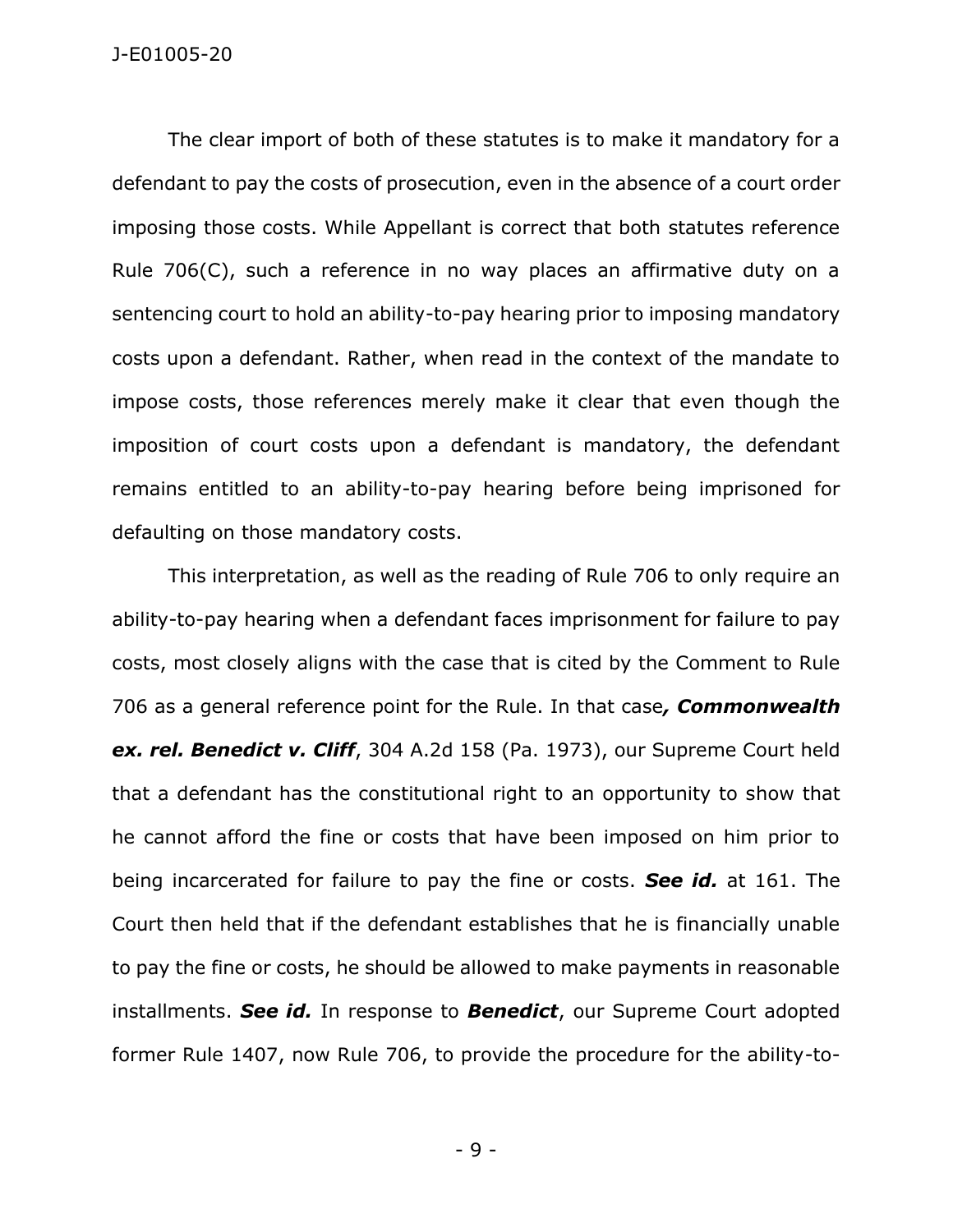pay hearing the *Benedict* Court held a defendant was constitutionally entitled

to have before being imprisoned for failure to meet his financial obligations.

Based on all of the above, we conclude that the trial court properly found

that it was not required to hold an ability-to-pay hearing on the basis of this

Court's decision in *Childs*, which held that:

While Rule 706 '**permits** a defendant to demonstrate financial inability either after a default hearing or when costs are initially ordered to be paid in installments,' the Rule only **requires** such a hearing prior to any order directing incarceration for failure to pay the ordered costs.

*Childs*, 63 A.3d at 326 (emphasis in original) (citation omitted).

Appellant argues that this reliance on *Childs* is improper because it is

inconsistent with this Court's *en banc* decision in *Commonwealth v. Martin*,

335 A.2d 424 (Pa. Super. 1975) (*en banc*). In rejecting this claim below, the

trial court stated:

[I]n *Martin*, the Superior Court addressed the sole issue of whether the trial court could impose a *fine* without considering ability to pay. There were no issues before the court regarding the legality of imposing mandatory costs … without an ability-to-pay hearing. Accordingly, the holding of the Superior Court in *Childs* is not inconsistent with the *en banc* decision in *Martin*.

Trial Court Opinion, 7/16/18, at 3 (emphasis in original). We agree, and therefore reaffirm *Childs*' holding that a defendant is not entitled to an abilityto-pay hearing before a court imposes court costs at sentencing.

To be clear, nothing in this opinion is meant to strip the trial court of its

ability to exercise its discretion to conduct such a hearing at sentencing. There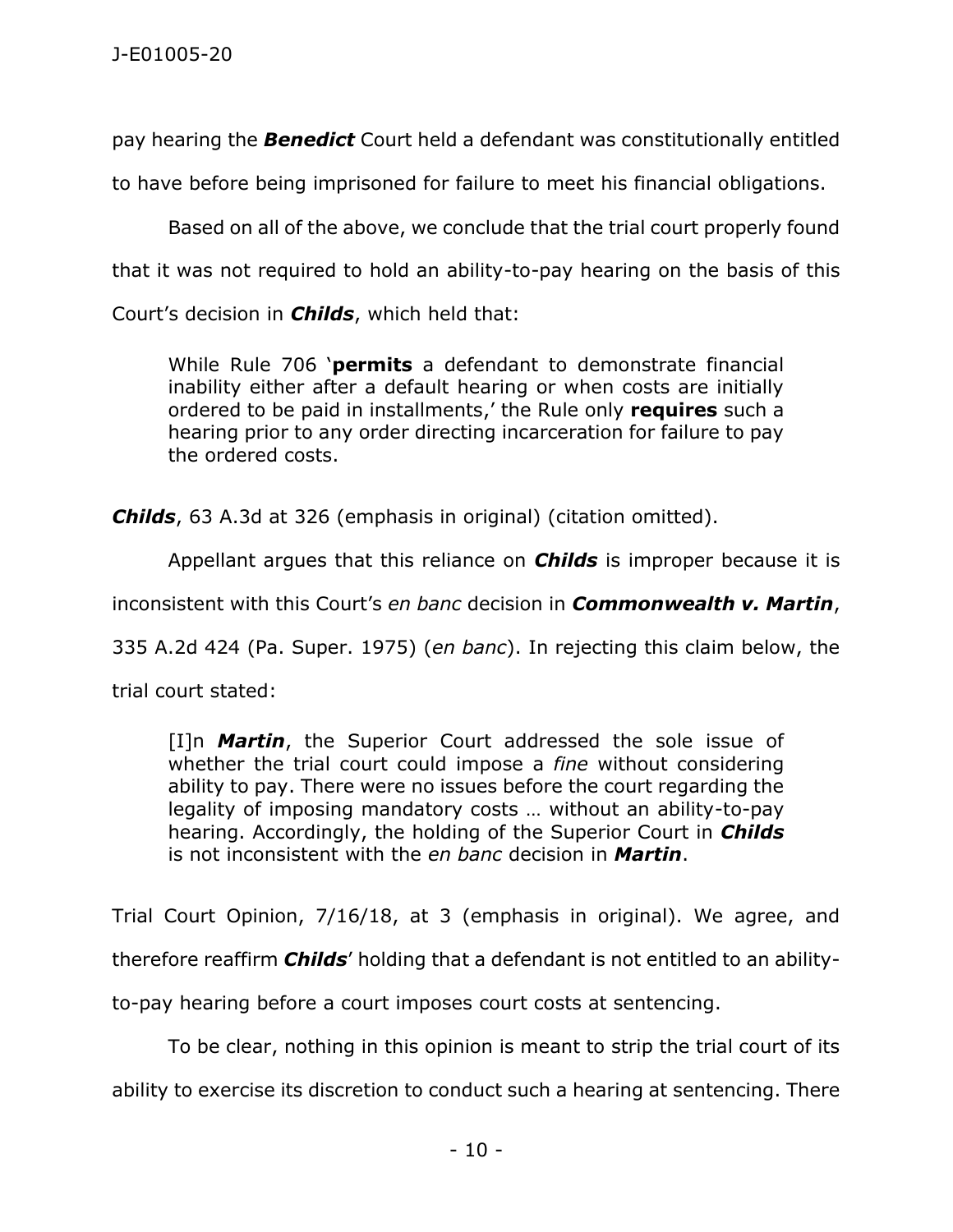is no doubt that it is the trial court, and not this Court, which is in the best position to evaluate its own docket and schedule this hearing. We merely hold that nothing in the Rules of Criminal Procedure, the Sentencing Code or established case law takes that discretion away from the trial court unless and until a defendant is in peril of going to prison for failing to pay the costs imposed on him. It is only at that point that the mandate for an ability-to-pay hearing arises. Because Appellant had not yet been threatened with incarceration as a result of a default, we hold that the trial court did not err by imposing mandatory court costs upon Appellant without first holding an ability-to-pay hearing.

In his second issue, Appellant maintains that the sentencing court erred by refusing to waive his probation supervision fees based on a "policy of the Chief Judge of the Criminal Division of Philadelphia County" not to waive supervision fees unless such a waiver is requested by the Probation Department. Appellant's Brief at 20. However, as indicated by the trial court's Pa.R.A.P. 1925(a) opinion and our own review of the record, the trial court's reliance on this local court policy related only to the court's decision not to waive probation supervision fees, not court costs. *See* Trial Court Opinion, 7/16/18, at 2; N.T., 4/24/18, at 18-19, 30-31. However, Appellant did not challenge the imposition of probation supervision fees in his Pa.R.A.P. 1925(b) statement. As such, that issue is waived. *See Commonwealth v. Lord*, 719 A.2d 306, 309 (Pa. 1998) (holding that issues not raised in a Pa.R.A.P. 1925(b) statement are waived).

- 11 -